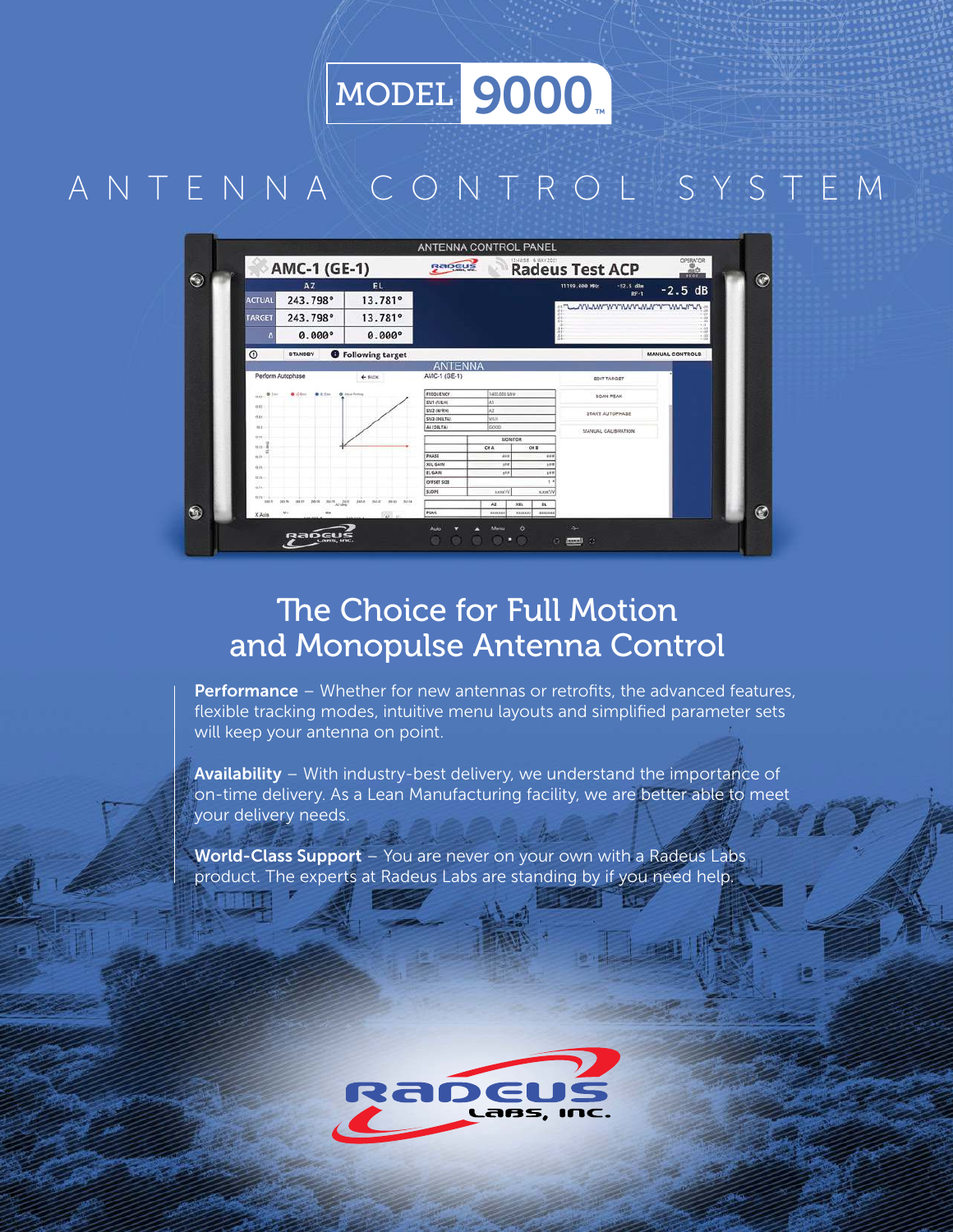## Modular Precise Proven

The 9000 ACS provides a flexible solution for multi-motor per axis and monopulse tracking applications. It is adaptable to multiple antenna makes for retrofits and works equally well on new antennas. The Setup Wizard, flexible position feedback options, and diagnostic logs are just a few of the features that make the 9000 ACS the best solution for your full motion antenna systems.

■ Touchscreen controls

### Features



- Efficient and intuitive GUI
- § Up to 4 Antenna Control Panels (ACPs) supported
- Setup Wizard for easy configuration
- Noisy beacon signal compensation
- Ethernet SNMP or REST API remote interfaces
- Single, dual and multi-motor per axis configurations
- Up to 16 E-Stops supported
- **Final, Pre and Velocity limit inputs**
- Stow pin interlocks and actuation
- **E** Auxiliary drive integration
- **Torque biasing of multi-motor applications**
- § Support for synchronous AC, asynchronous AC and brushless motors

Manual – Front-panel buttons for two-speed, manual jog control.

**Move to Longitude**  $-$  Position to AZ and EL angles determined from the longitudinal orbital slot.

Move to Look Angles - Position to user-provided AZ, EL, and POL angles.

**Steptrack**  $-$  Periodic algorithm to perform an AZ-EL scan pattern to peak up signal strength.

**Predictive Track**  $-$  Point the satellite dish using an orbital model created from previous peak AZ and EL step-track data points.

**Monopulse** – Automatically acquires target, peak phase align and calibrate to begin tracking with monopulse tracking receiver. Transfers to predictive model or ephemeris tracking on loss of monopulse signal.

TLE (Two-Line Element) - Track automated positioning based on NORAD two-line element sets.

TLE with Steptrack - Steptrack incorporated with TLE to provide closed loop correction and superior pointing accuracy.

**Intelsat-11**  $-$  Automated tracking to AZ and EL coordinate sets derived from Intelsat 11 parameters.

Intelsat-11 with Steptrack - Steptrack incorporated with Intelsat-11 to provide closed loop correction and superior pointing accuracy.

Celestial Body Tracking - Automated positioning to AZ and EL locations of the sun and the moon

#### Modes of **Operation**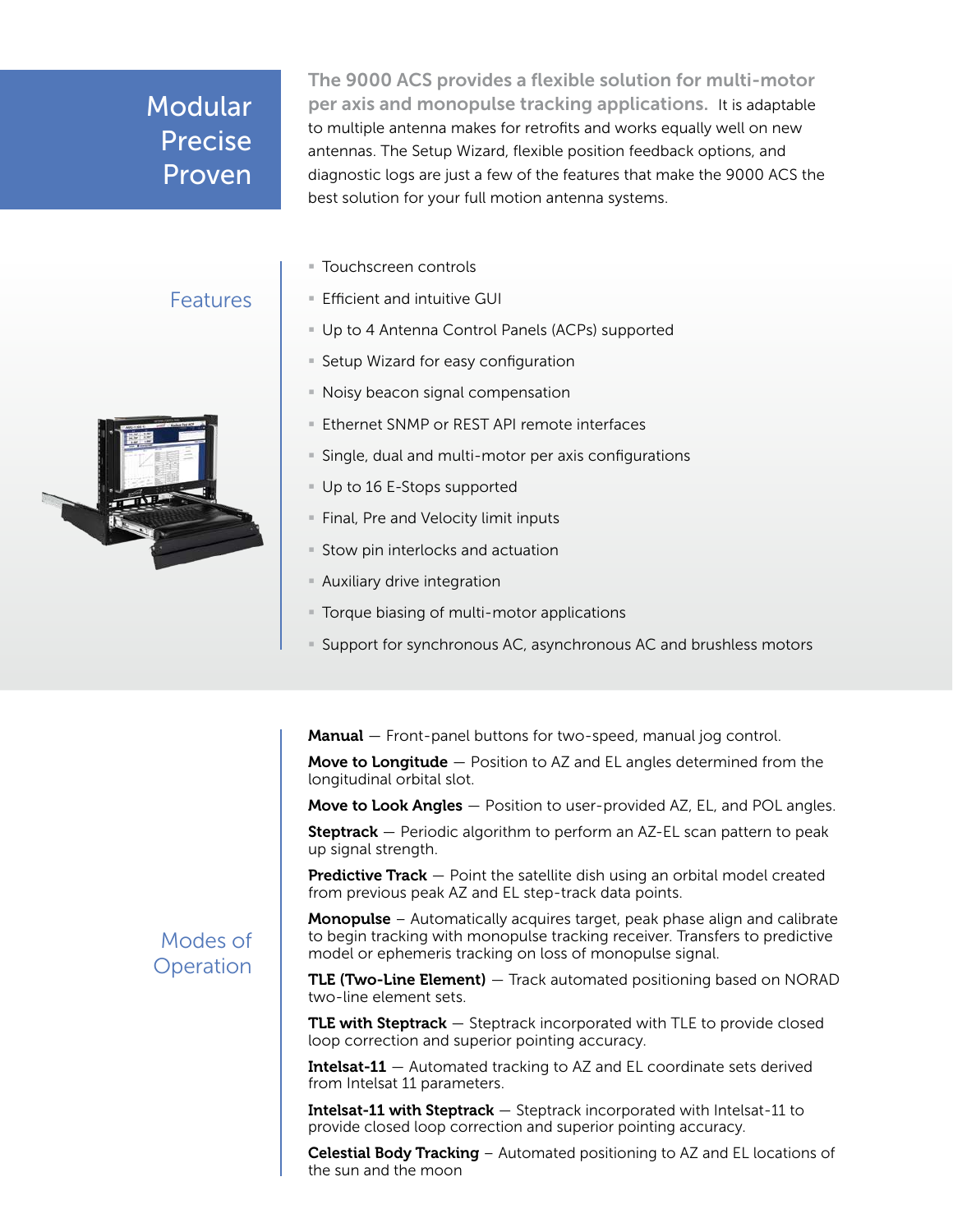### Drive Cabinet

The Radeus Labs 9000 drive unit is available in a traditional drive cabinet form factor or may optionally be fitted into standard equipment racks. The modular design allows for the system to be scaled to your application.



- § Robust vector drive solution for long life
- **EXTERS In Section EtherCAT communications for drive management**
- § Supports up to 4 remote (ACU) panels in separate locations

#### Features

- § Options for auxiliary motor support, stow drive support
- § Front mounted E-Stop with support for up to 16 remote E-Stops
- § Support for multiple monopulse receivers and channel configurations
- **Example 2** Closed loop torque control to remove backlash